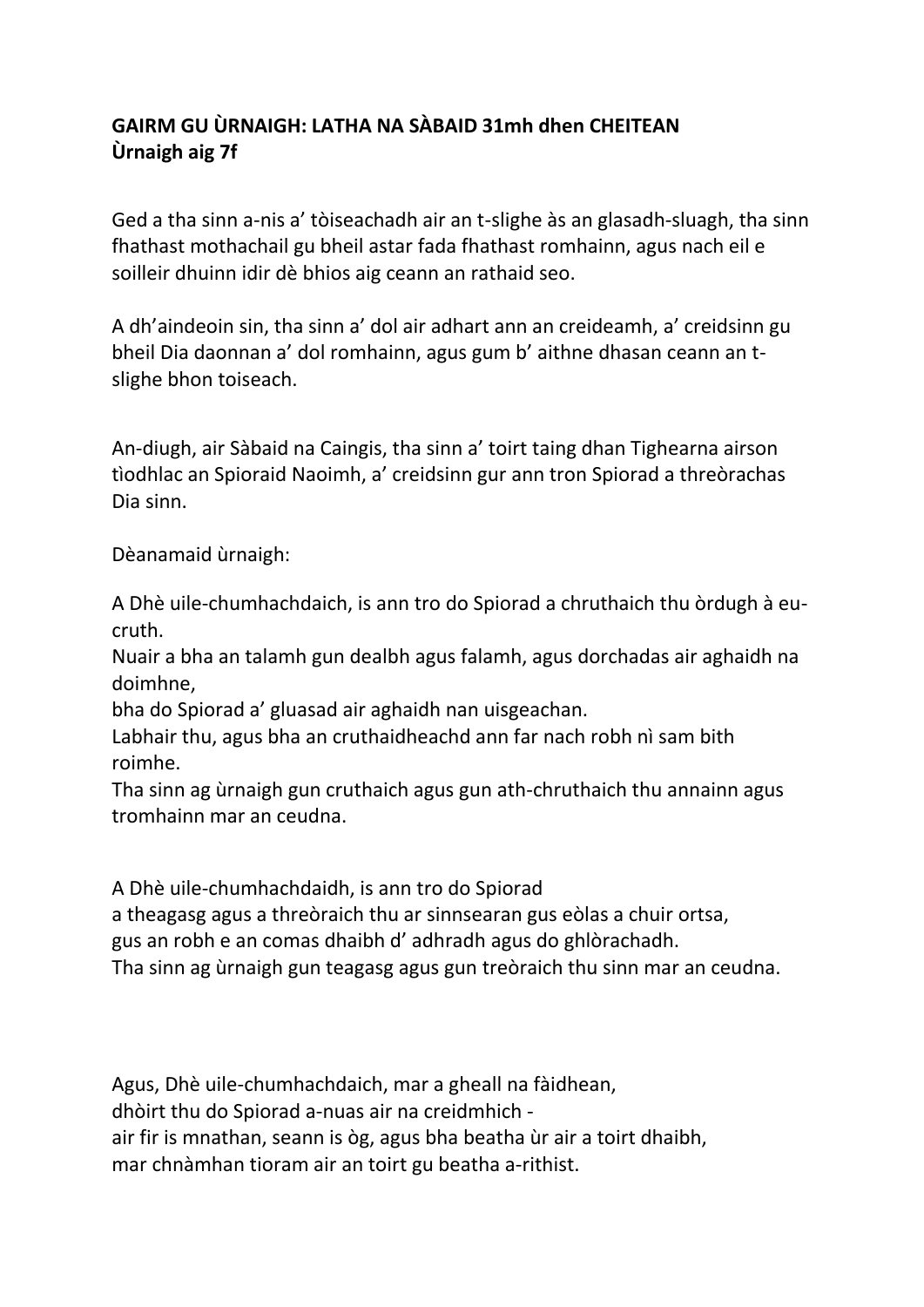Tha sinn ag ùrnaigh gun dòirt thu oirnn do Spiorad mar an ceudna.

A Dhè uile-chumhachdaich, anns na làithean doirbh agus mì-chinnteach seo, cuir thugainn an Cofhurtair, gus am bi fìos againn gu bheil thu faisg oirnn. Deònaich dhuinn slànachadh agus am fois nach fhaighear ach annadsa amhàin.

A Dhè uile-chumhachdaich dhùisg thu d'Eaglais gu beatha gu h-obann le toirm o nèamh mar shèideadh gaoithe ro-thrèin agus le teangaidhean sgoilte, mar de theine.

Thig dod Eaglais a-rithist, tha sinn a' guidhe ort,

gus am gum bi sinn air ar n-ath-nuadhachadh,

air ar n-ath-dhèanamh

agus air ar n-ath-bheòthachadh tron Spiorad ceudna sin.

O a Thighearna, tha sinn ag ùrnaigh gum foillsich thu dhuinn a-rithist do Spiorad.

Na rudan seo uile tha sinn ag ùrnaigh nad ainm agus air do sgàth, Ìosa Chrìosd ar Tighearna agus ar Slànaighear.

Soidhnichte:

- An Ceart Urramach Màrtainn Fair, Moderàtor Àrd-Sheanadh Eaglais na h-Alba
- Am Fìor Urramach Leo Cushley, Àrd-Easbaig Chill Rìmhinn agus Dùn Èideann
- Am Fìor Urramach Marcus Strange, Primus as leth Colaiste nan Easbaigean, Eaglais Easbaigeach na h-Alba
- An t-Urramach Iain Fulton, Moderàtor, Eaglais Shaor Aonaichte na h-Alba
- An t-Urramach Daibhidh Pickering, Moderàtor, Eaglais Ath-Leasaichte Aonaichte (Alba)
- An t-Urramach Màrtainn Hodson, Àrd-Stiùiriche, Aonadh Baisteach na h-Alba